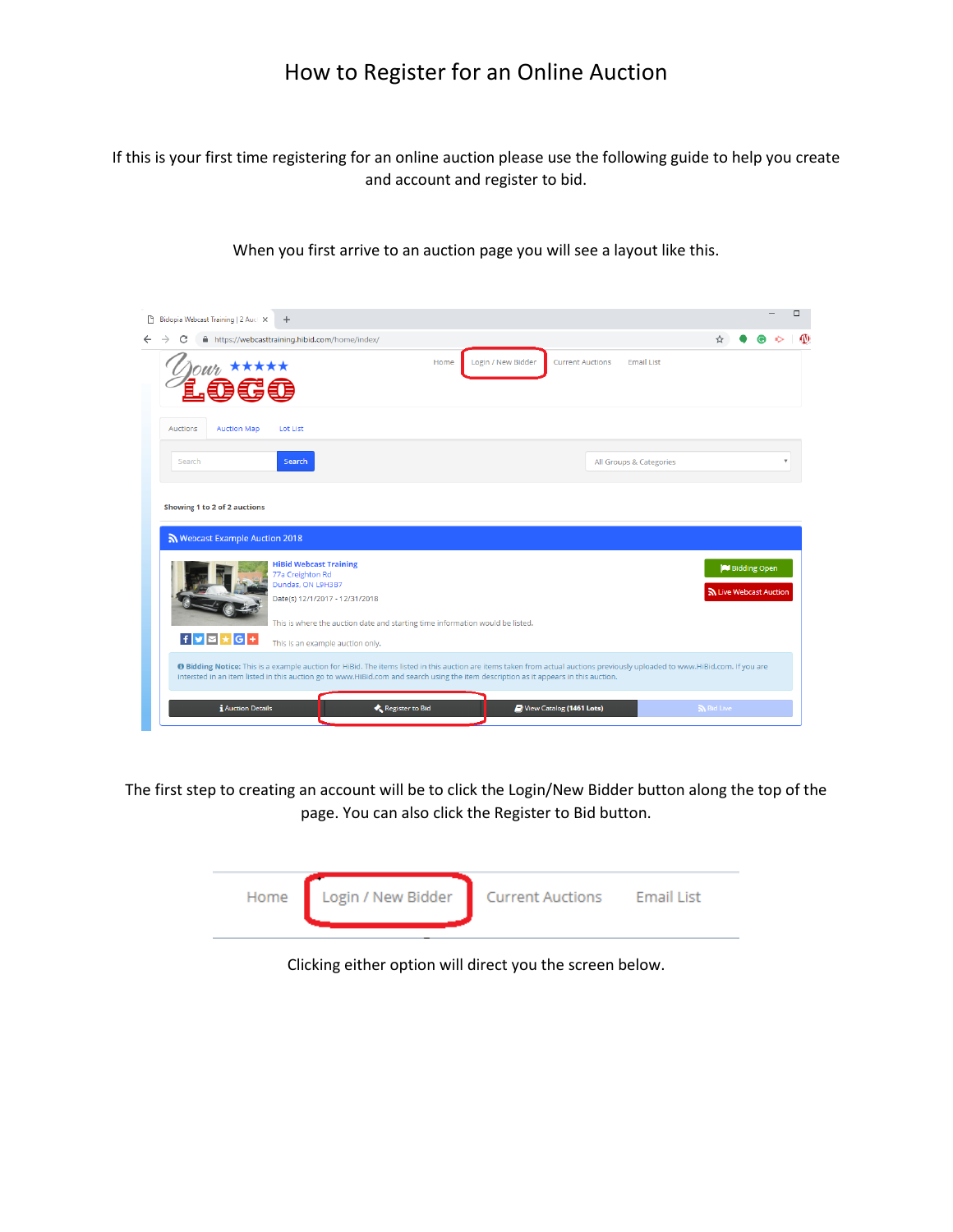|                         | x<br>Login / New Bidder |                                                                                                                                                    |  |  |  |  |
|-------------------------|-------------------------|----------------------------------------------------------------------------------------------------------------------------------------------------|--|--|--|--|
| 흅<br>User Name or Email |                         |                                                                                                                                                    |  |  |  |  |
|                         | $Q_{\mu}$               | Password                                                                                                                                           |  |  |  |  |
|                         |                         | Forgot your password?                                                                                                                              |  |  |  |  |
|                         |                         | Keep me signed in (Uncheck if you're on a shared computer)                                                                                         |  |  |  |  |
|                         |                         | New Bidder? Click Here<br>Log On                                                                                                                   |  |  |  |  |
|                         |                         | This website is powered by <b>(!) HiBid</b>                                                                                                        |  |  |  |  |
|                         |                         | If you have previously registered with HiBid or another HiBid powered website then your existing user name and<br>password will work on this site. |  |  |  |  |

If you are a new bidder click the "New Bidder? Click Here" button.

You will be prompted to Check your Email Address. This is to guarantee that the email address you're using does not already have an account associated with it. Make sure to enter your email address into both fields. Then click the "Check Email" button.

|   | Step 1: Check Email Address (Every account must use a unique email address)                                                        |  |
|---|------------------------------------------------------------------------------------------------------------------------------------|--|
| ◛ | Email address                                                                                                                      |  |
|   | Confirm Email address                                                                                                              |  |
|   | <b>Check Email</b>                                                                                                                 |  |
|   | <b>Click Here to Logon</b> (if you know your password)<br><b>Click Here to Reset Password</b> (if you don't)                       |  |
|   | This website is powered by $\langle \textcolor{red}{\bullet} \rangle \textcolor{red}{\text{H}}\textcolor{red}{\text{B} \text{id}}$ |  |

If you have previously registered with HiBid or another HiBid powered website then your existing user name and password will work on this site.

If your email address already has an account associated with it a red notification will appear stating "Duplicate email: \*your email address here\* already exists."

If your email matches and does not have an existing account you will be directed to the next screen.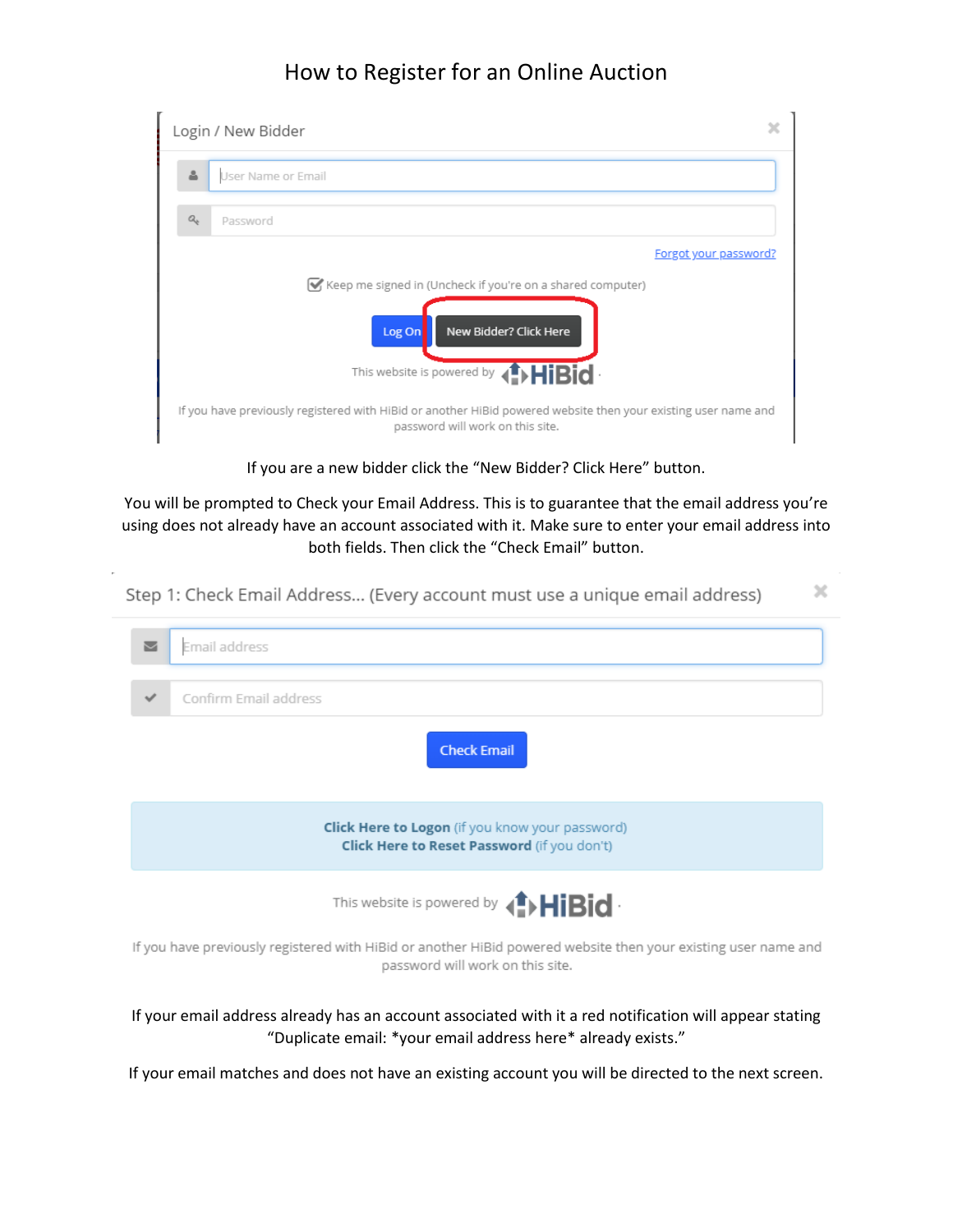#### This screen allows you to create your new account by entering your general information such as name, address, and phone number.

| Tell us about yourself |                                          |
|------------------------|------------------------------------------|
| Company                | Company                                  |
| First Name             | First Name                               |
| Last Name              | Last Name                                |
| Country                | United States<br>$\overline{\mathbf{v}}$ |
| Address                | Address                                  |
|                        | 4                                        |
| City                   | City                                     |
| State / Province       | All Locations<br>$\overline{\mathbf{v}}$ |
| Postal Code (Zip)      | Postal Code (Zip)                        |
| Phone 1                | Phone 1                                  |
| Phone 2                | Phone 2                                  |
| Fax                    | Fax                                      |

This is also where you will create the User Name and Password you will use every time you login to bid from now on. It is advisable to write this information down or save it.

# Choose your user ID and password

| User Name        | User Name        |
|------------------|------------------|
| Password         | Password         |
| Confirm Password | Confirm Password |
| Email            | jerren@hibid.com |
| Confirm Email    | jerren@hibid.com |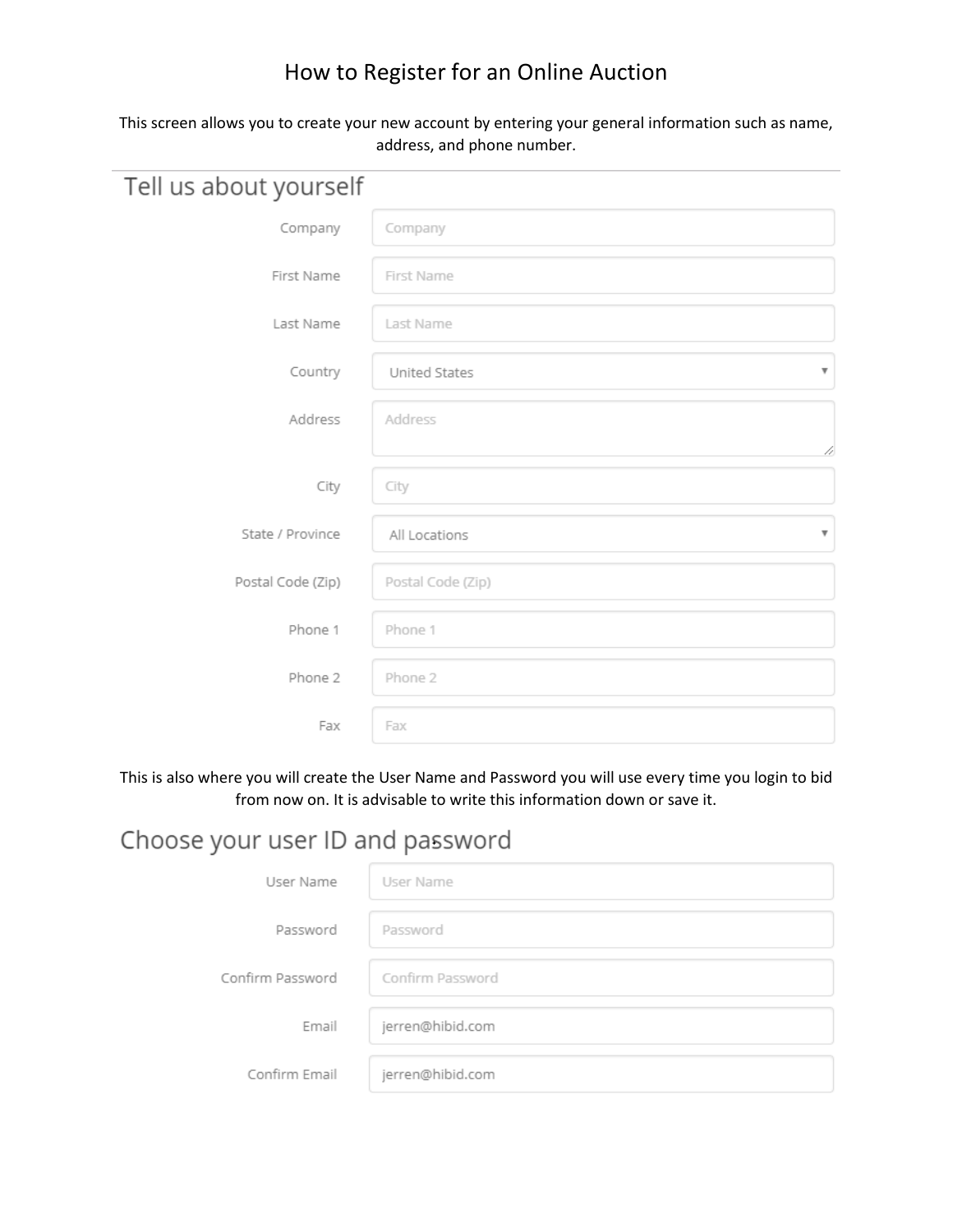Finally you have several account options you can enable or disable. You can choose to hide your user name from the public. This means other bidders will not know your user name.

You can choose to receive an email confirmation every time you place a bid.

You can choose to receive and email every time you're been outbid on an item.

You can choose to receive email reminders for when Auctions go live or are closing soon.

# Select your account options

Hide Username From Public

Send Email Confirmation for Every Bid Placed

Send Email when Outbid on an Item

Send Email Reminders for Auction Events

**Create New Account** 

All of these settings can be changed later.

Once you have completed entering your information and preferences click the "Create New Account" button. You will see a confirmation message appear letting you know you were successful.

| Welcome                                                                                                                                                                                                                                                                                                                                          |  |
|--------------------------------------------------------------------------------------------------------------------------------------------------------------------------------------------------------------------------------------------------------------------------------------------------------------------------------------------------|--|
| You have successfully created an account. You will be required to register and accept the terms and conditions<br>of each auction separately in order to bid on the auction lots. You can watch a lot without registering for the<br>auction but you will be required to register for the auction if you wish to bid on the lot. Happy Bidding!! |  |
|                                                                                                                                                                                                                                                                                                                                                  |  |
|                                                                                                                                                                                                                                                                                                                                                  |  |
| Click OK on this message and you will be directed back to the auction page. You will now see a slight<br>difference at the top of the page. Where it once said "Register/Login" it should now display your name.                                                                                                                                 |  |

Iohn Smith  $\sim$ Home **Current Auctions Email List** 

You can now register for the auction. It is important to note that registering is different than creating an account. You MUST register for every auction as each auction may have its own unique Terms & Conditions.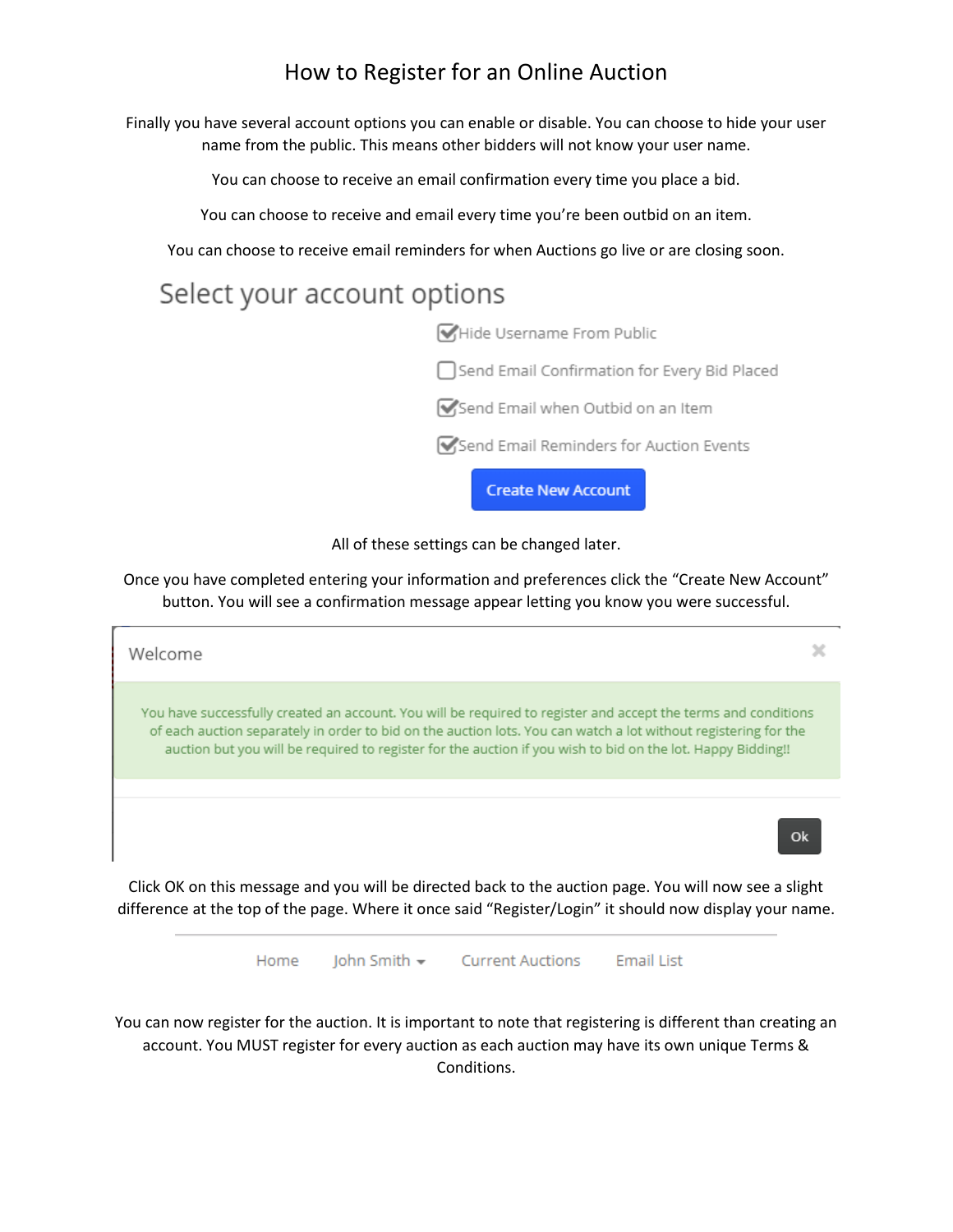| <b>Auction Details</b>                                                                                      | Register to Bid | $\mathcal{F}/$ View Catalog (1461 Lots) |  |  |
|-------------------------------------------------------------------------------------------------------------|-----------------|-----------------------------------------|--|--|
| To register for an auction click the Register to Bid button. You will receive a registration window. If the |                 |                                         |  |  |

auction house hosting the auction does not require a credit card, the screen will look like this:

×

Register

i To register for this auction please review and accept the terms and conditions, and then click the submit button at the bottom. Please click the checkbox indicating that you have read and accept the terms and conditions.

#### Registration

YOUR NOTES TO THE AUCTIONEER

#### **Terms and Conditions**

Auction Terms & Conditions

This is not a real auction. None of the items listed in this auction are available for purchase/winning through bidding. This is strictly a sample auction, no bids will be executed on any of these lots.

Terms and Conditions would be listed here. Each online bidder must agree to the terms and conditions in order to successfully register for an auction. Terms and Conditions can be specified on a per auction basis

□ By checking here you acknowledge that you have read and accept the terms and conditions.

**Submit Registration** 

On this screen you simply need to check the box stating "By checking here you acknowledge that you have read and accept the terms and conditions" and click the "Submit Registration" button.

If the auction house is requiring a credit card in order to register the screen will look like this: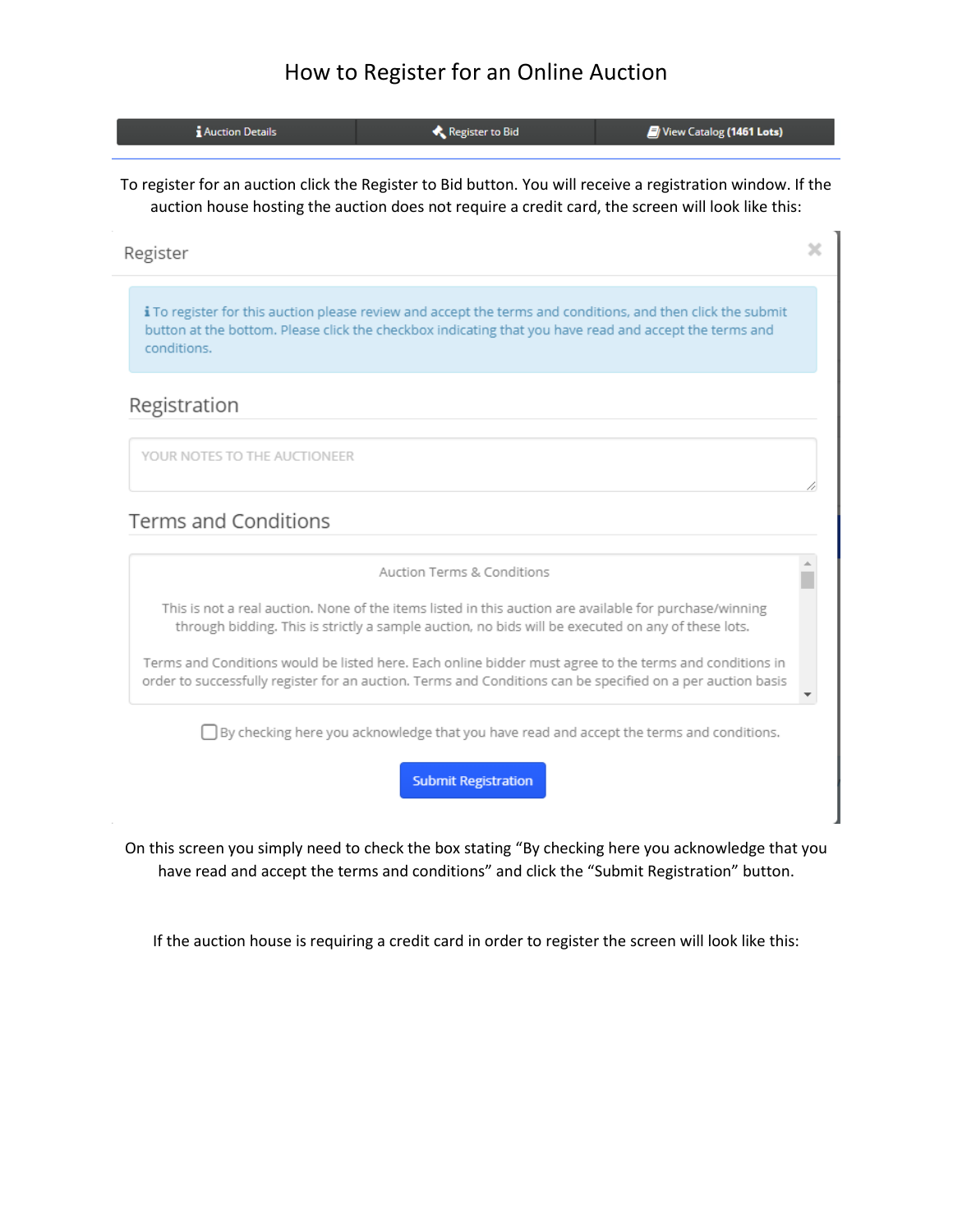Register

i To register for this auction you must verify your account by submitting credit card information. Please fill out the following form, review and accept the terms and conditions, and then click the submit button at the bottom. This verification process will place a \$1 USD

## **Payment Method Verification**



This auction uses the following payment methods.

You must Add a Payment Method in order to register for this auction.

**VISA** 

Add a Payment Method

Registration

YOUR NOTES TO THE AUCTIONEER

## **Terms and Conditions**

**Auction Terms & Conditions** ONLINE AUCTION TERMS AND CONDITIONS REFER TO LOT 1 FOR AUCTION CLOSE TIME. BIDDING ACTIVITY WILL EXTEND, 3 MINUTES, PER LOT, IF THERE IS BIDDING ACTIVITY IN THAT LOT IN THE LAST 3 MINUTES.

 $\Box$  By checking here you acknowledge that you have read and accept the terms and conditions.

**Submit Registration** 

If you have never registered before you will need to click the "Add a Payment Method" button. This will bring you to a window where you can enter your card information.

 $\mathbf{A}$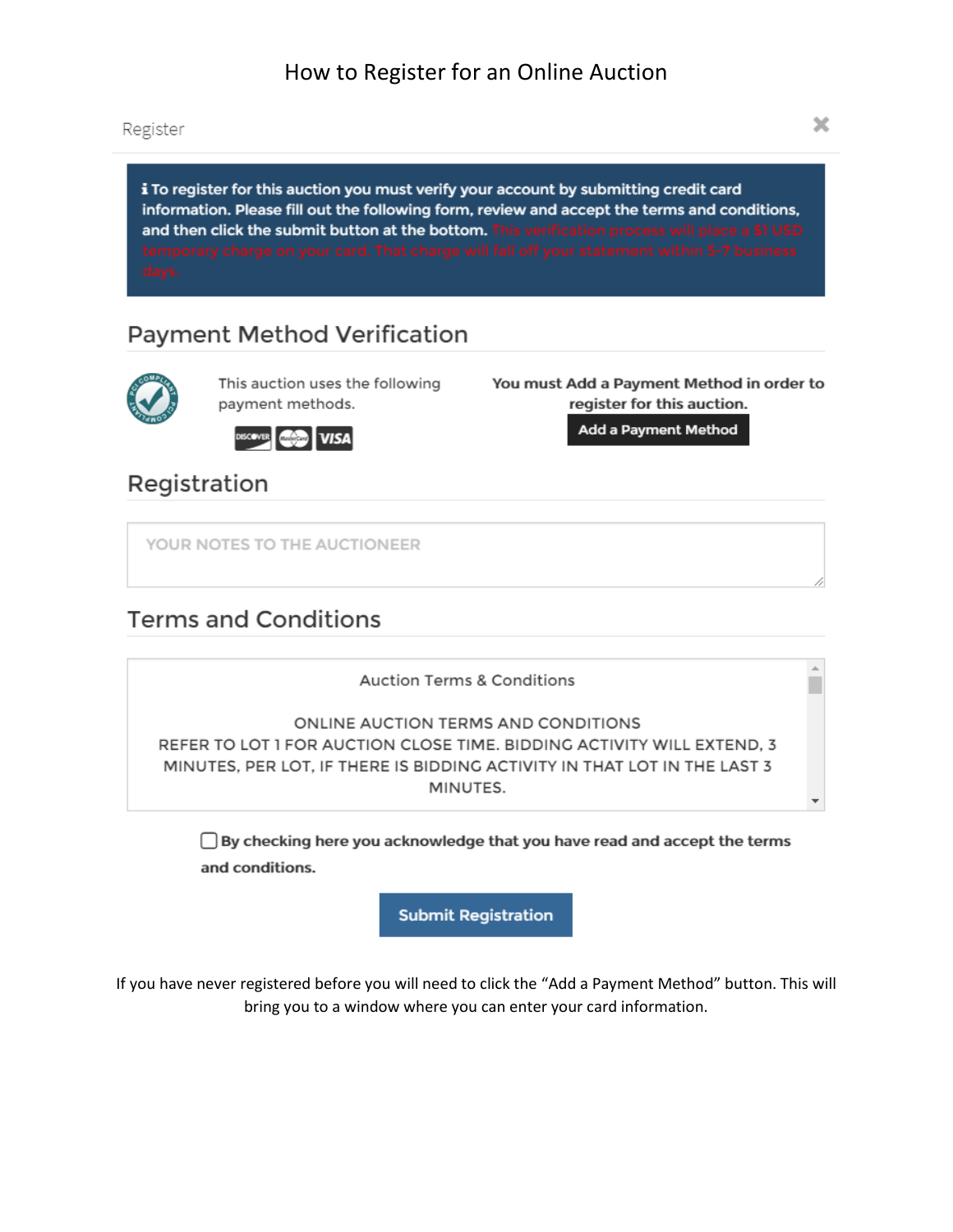| Add a Payment Method                     |                                          |                      |   |
|------------------------------------------|------------------------------------------|----------------------|---|
|                                          | Nickname                                 | Nickname             |   |
| ≺express<br>finance                      | <b>Card Holder Name</b>                  | Card Holder Name     |   |
| <b>Business is</b><br><b>BOOMING</b>     | Credit Card #                            | Credit Card #        |   |
|                                          | <b>Expiration Date</b>                   | v                    |   |
|                                          | <b>Billing Country</b>                   | <b>United States</b> | v |
| Get Fast & Easy CO2<br>FINANCING NOW     | <b>Billing Address</b>                   |                      |   |
| 0% for 90 DAYS<br>No Pre-Payment Penalty | <b>Billing City</b>                      |                      |   |
|                                          | <b>Billing Province /</b><br>State       | All Locations        | v |
|                                          | <b>Billing Postal Code</b><br>(Zip)      |                      |   |
|                                          | <b>Save &amp; Return to Registration</b> | Cancel               |   |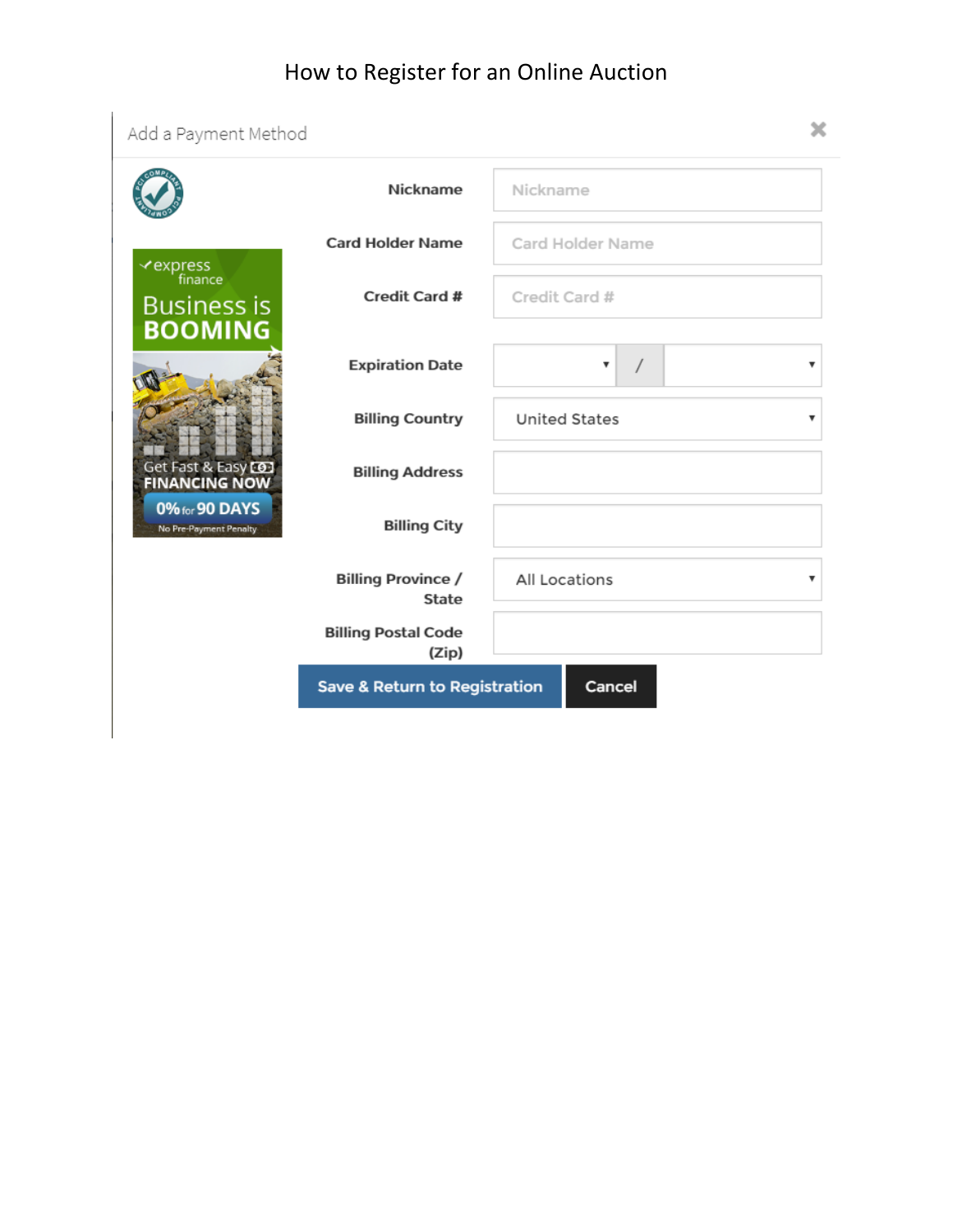Once you have this information entered, click the "Save & Return to Registration" button. You will now see this screen.

Register

i To register for this auction you must verify your account by submitting credit card information. Please fill out the following form, review and accept the terms and conditions, and then click the submit button at the bottom. This verification process will place a \$1 USD

**Select Your Payment Method** 

My MasterCard (MC - 047

## **Payment Method Verification**



This auction uses the following payment methods.

DISCOVER COMP **VISA** 

Registration

YOUR NOTES TO THE AUCTIONEER

## **Terms and Conditions**

**Auction Terms & Conditions** ONLINE AUCTION TERMS AND CONDITIONS REFER TO LOT 1 FOR AUCTION CLOSE TIME. BIDDING ACTIVITY WILL EXTEND, 3 MINUTES, PER LOT, IF THERE IS BIDDING ACTIVITY IN THAT LOT IN THE LAST 3 MINUTES.  $\overline{\phantom{a}}$ 

□ By checking here you acknowledge that you have read and accept the terms and conditions.

**Submit Registration** 

Notice that instead of saying "Add a Payment Method" you have a drop down menu that allows you to select a payment method. Select the payment method you created based on the Nickname you gave it. If there is only one card on your account then the drop down menu will default to that selection.

×

**New**